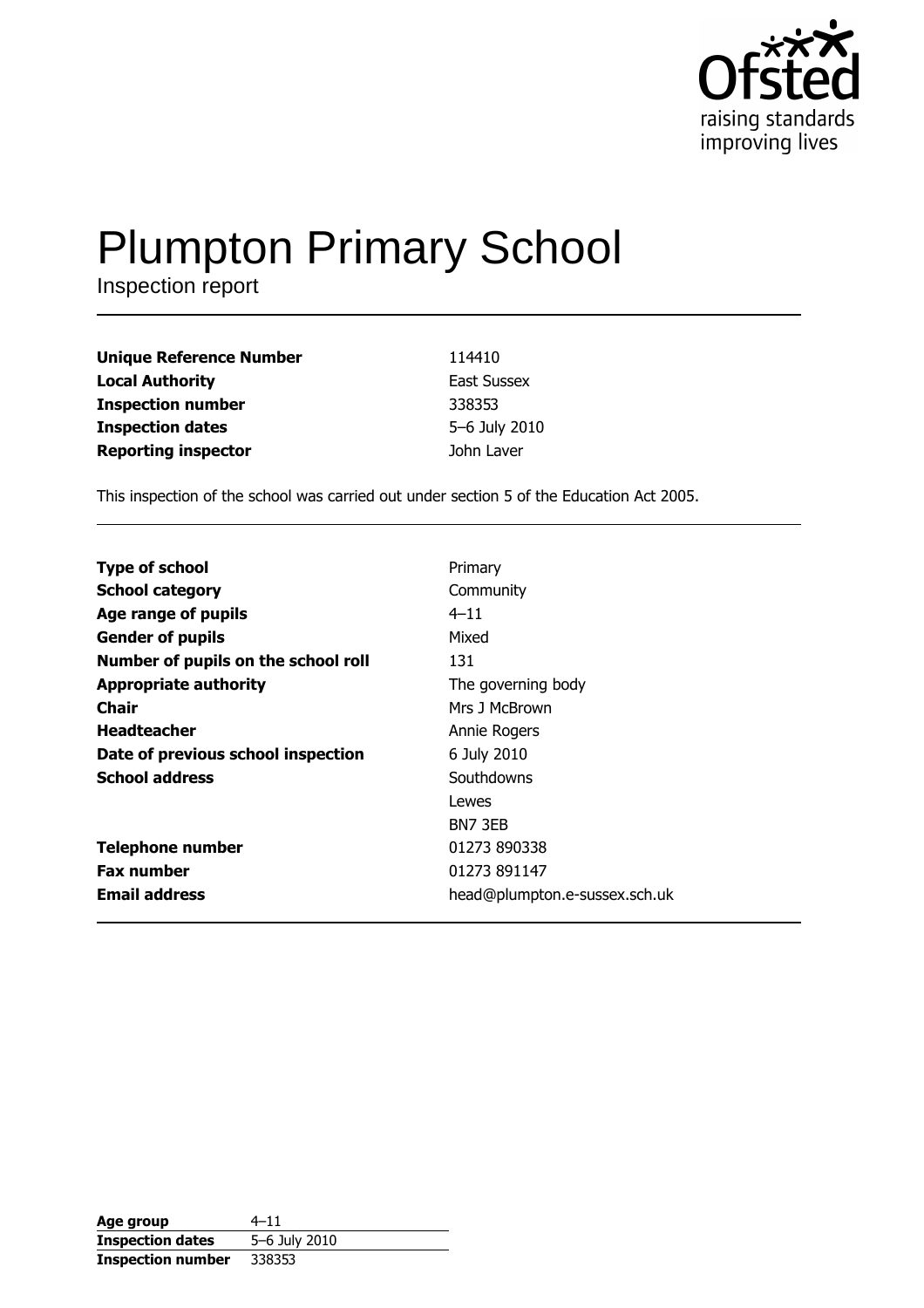The Office for Standards in Education, Children's Services and Skills (Ofsted) regulates and inspects to achieve excellence in the care of children and young people, and in education and skills for learners of all ages. It regulates and inspects childcare and children's social care, and inspects the Children and Family Court Advisory Support Service (Cafcass), schools, colleges, initial teacher training, work-based learning and skills training, adult and community learning, and education and training in prisons and other secure establishments. It rates council children's services, and inspects services for looked after children, safequarding and child protection.

Further copies of this report are obtainable from the school. Under the Education Act 2005, the school must provide a copy of this report free of charge to certain categories of people. A charge not exceeding the full cost of reproduction may be made for any other copies supplied.

If you would like a copy of this document in a different format, such as large print or Braille, please telephone 08456 404045, or email enquiries@ofsted.gov.uk.

You may copy all or parts of this document for non-commercial educational purposes, as long as you give details of the source and date of publication and do not alter the documentation in any way.

Royal Exchange Buildings St Ann's Square Manchester M2 7LA T: 08456 404045 Textphone: 0161 618 8524 E: enquiries@ofsted.gov.uk W: www.ofsted.gov.uk © Crown copyright 2010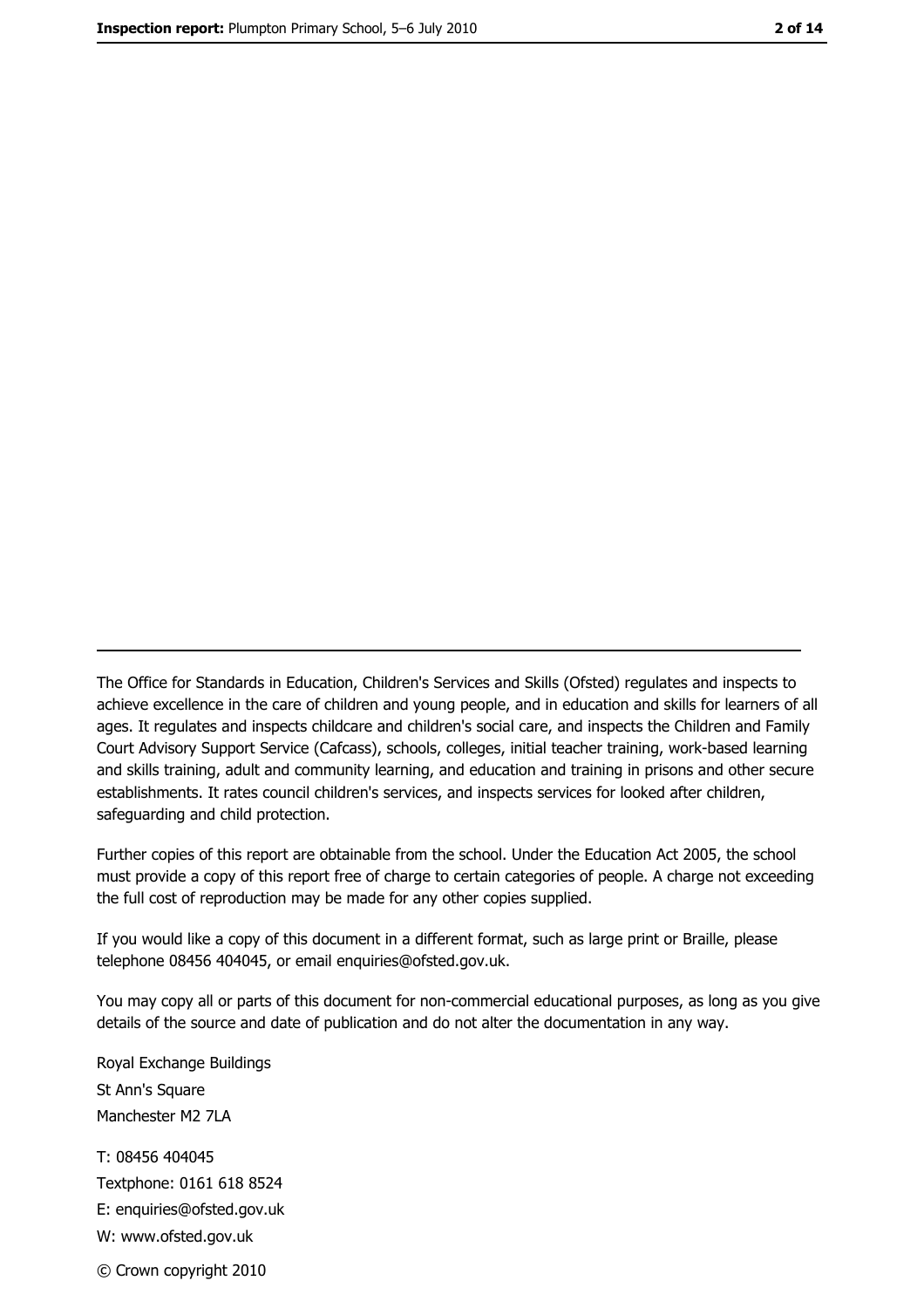# **Introduction**

This inspection was carried out by two additional inspectors. During the inspection eight lessons were observed and four teachers were seen. Inspectors observed the school's work, and held meetings with pupils, staff, governors, parents and carers. Inspectors scrutinised a variety of documentation, including the school improvement plan, minutes of governors' meetings, assessment data on pupils' current progress and reports from the School Improvement Partner. Inspectors attended an assembly. They analysed 58 questionnaires from parents and carers, 78 from pupils and 22 from staff.

The inspection team reviewed many aspects of the school's work. It looked in detail at the following:

- the effectiveness with which the school is raising attainment and improving the  $\blacksquare$ achievement of pupils and young children, especially in mathematics
- the extent to which pupils' personal development is underpinning standards and  $\blacksquare$ progress
- how effectively teaching and the curriculum are improving the quality of pupils'  $\blacksquare$ learning
- how effectively the school's leadership is monitoring performance and implementing  $\blacksquare$ strategies for improvement.

# **Information about the school**

Most pupils in this smaller than average village school are from a White British background. The proportion of pupils with special educational needs and/or disabilities, which include learning, behavioural and emotional needs, is below average. Children join the Early Years Foundation Stage in a Reception class. At the start of the current school year the falling school roll led to a reorganisation of the school into mixed-age classes, except for Year 6. The school has Healthy Schools status.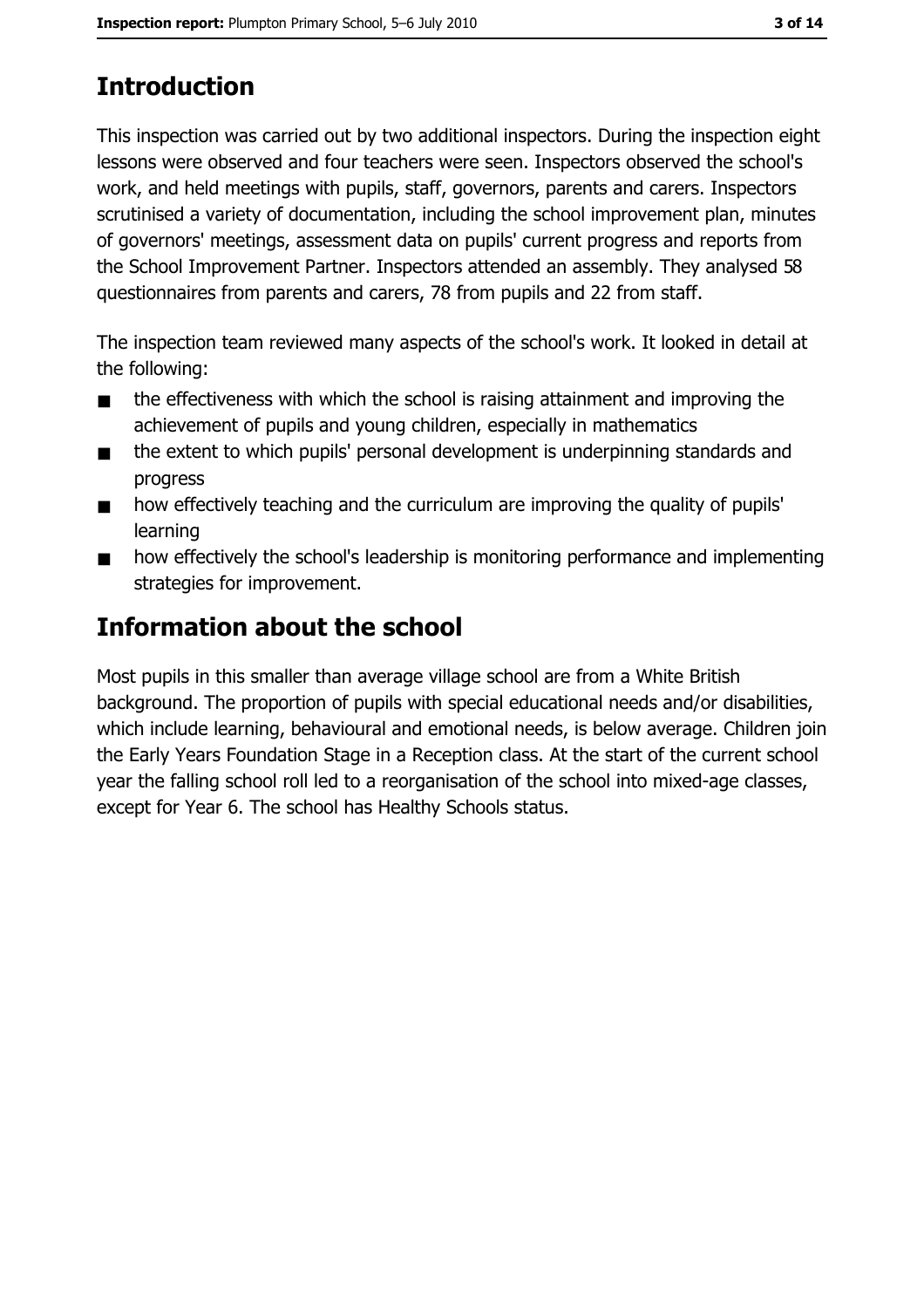# **Inspection judgements**

# Overall effectiveness: how good is the school?

## The school's capacity for sustained improvement

# **Main findings**

Plumpton Primary School provides a good standard of education. Children now join the school with levels of skill and knowledge that are higher than in recent years. Currently they are broadly typical for their age, although boys' writing skills are below expectations. Children in the Early Years Foundation Stage and pupils in the rest of the school, including those with special educational needs and/or learning difficulties, make good progress. By the age of 11, attainment is above average overall, although standards in writing are more variable. A small minority of more able pupils, while generally making good progress, do not always achieve as well as they could in some lessons, principally because they do not get a consistently challenging level of work. Neither assessment, including the marking of work, nor pupils' targets are used sufficiently to show pupils clearly how they can improve their work still further. However, in most lessons teaching promotes pupils' progress effectively, with many pupils describing lessons as fun and varied. Pupils' positive attitudes towards learning are reflected in their comments about enjoying school and the high rate of attendance. Pupils feel safe and very well supported by adults. They love the wide range of activities, including the many clubs and visits such as those to Hurstmonceaux, which enhance personal development as well as learning. The strength of music in the school is reflected in regular concerts and twice-yearly productions, which are very popular. Good behaviour contributes to the welcoming ethos of the school. The school has worked hard to develop the curriculum; one approach has been to provide extra support for pupils in danger of underachieving, which occurred in previous years, particularly in mathematics. The developing programme of whole school topics has successfully engaged pupils' enthusiasm and has helped to develop basic skills across all subjects in an exciting way. Pupils have a good understanding of the wider world, with older pupils talking knowledgeably about different beliefs and ways of life. They also enjoy the opportunity to represent their peers, both in the school council and in organising house activities.

A great strength of the school is the outstanding quality of care, guidance and support. Parents and carers recognise this, and typical comments were This is a perfect village school, which involves the parents in a relaxed and friendly way' and 'We have been absolutely delighted with the warm, welcoming, deep community spirit.' Vulnerable pupils make good progress in learning basic skills as well as developing as confident individuals, because their needs are identified early on and support staff help them to achieve well. Staff are assisted when necessary by a range of support agencies which have excellent links with the school. The quality of care, along with the above average standard of basic skills, means that pupils are well prepared both personally and

| 2 |  |
|---|--|
| 7 |  |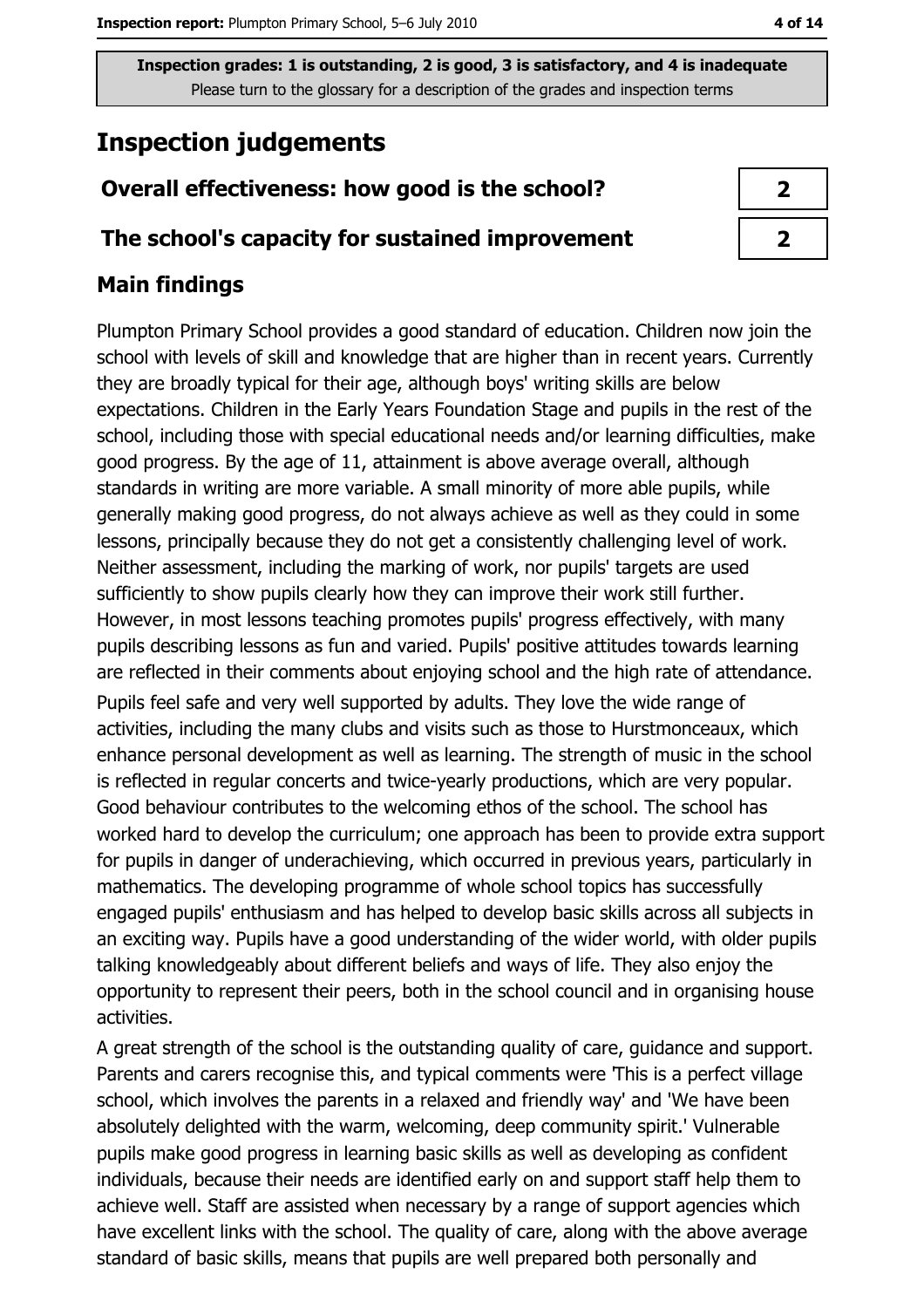academically for the next phase of their education.

The school's successes in ensuring a good standard of education are due in no small part to the commitment and enthusiasm of staff in pursuing developments in key areas such as the curriculum. The headteacher, supported by other senior staff and governors, has evaluated the school's strengths accurately and planned appropriately to take the school further forward. A record of success and a determination to keep building upon it mean that the school has a good capacity for sustained improvement.

## What does the school need to do to improve further?

- Raise standards, ensuring that a higher proportion of pupils leave the school with  $\blacksquare$ above average standards, by providing a more consistent level of challenge for the most able pupils.
- Give pupils a better understanding of how they can improve their learning still  $\blacksquare$ further by giving more specific feedback to pupils and more precise marking, and using pupils' targets more effectively in the classroom.

## **Outcomes for individuals and groups of pupils**

The attainment of pupils in Year 6 is just above average overall, although boys' writing standards are uneven. Observations by inspectors in class show an improvement on recent national test results. This reflects good teaching and the impact of strategies that have focused on areas in which there has been some underachievement in the past, particularly in mathematics. Potential underachievers are identified early, and given additional support where appropriate. Pupils make good progress, although occasionally a minority of more able pupils are not moved on quickly enough to the next level of work in lessons. Pupils with special educational needs make good progress, especially when well supported by teaching assistants, as was observed during the inspection. The high rate of attendance, good behaviour and the positive attitudes of pupils towards learning also contribute significantly to the good progress. Pupils feel safe in school and have a good understanding of how to deal with the few instances of inappropriate behaviour. They have a good understanding of the importance of a healthy lifestyle, and talk enthusiastically about the benefits of exercise and working on the school allotment. They enjoy school, particularly the projects that encourage them to learn actively, and also the excursions. Pupils make an outstanding contribution to the school and wider community. Apart from the work of the much valued school council, older pupils enthusiastically run the house activities. They enioy helping younger pupils, for example with their reading, and take part in a variety of musical and other events which often involve pupils going out into the local community. Pupils also learn enterprise skills, for example through making and selling products and involvement in charities. They develop very well as articulate and responsible young citizens, who are very well prepared for the next stage of education and life generally. Pupils' work, particularly in poetry, also shows a capacity to reflect maturely on their feelings and surroundings. Pupils' cultural development is a strength of the school, reflected in the excellence of

 $\overline{2}$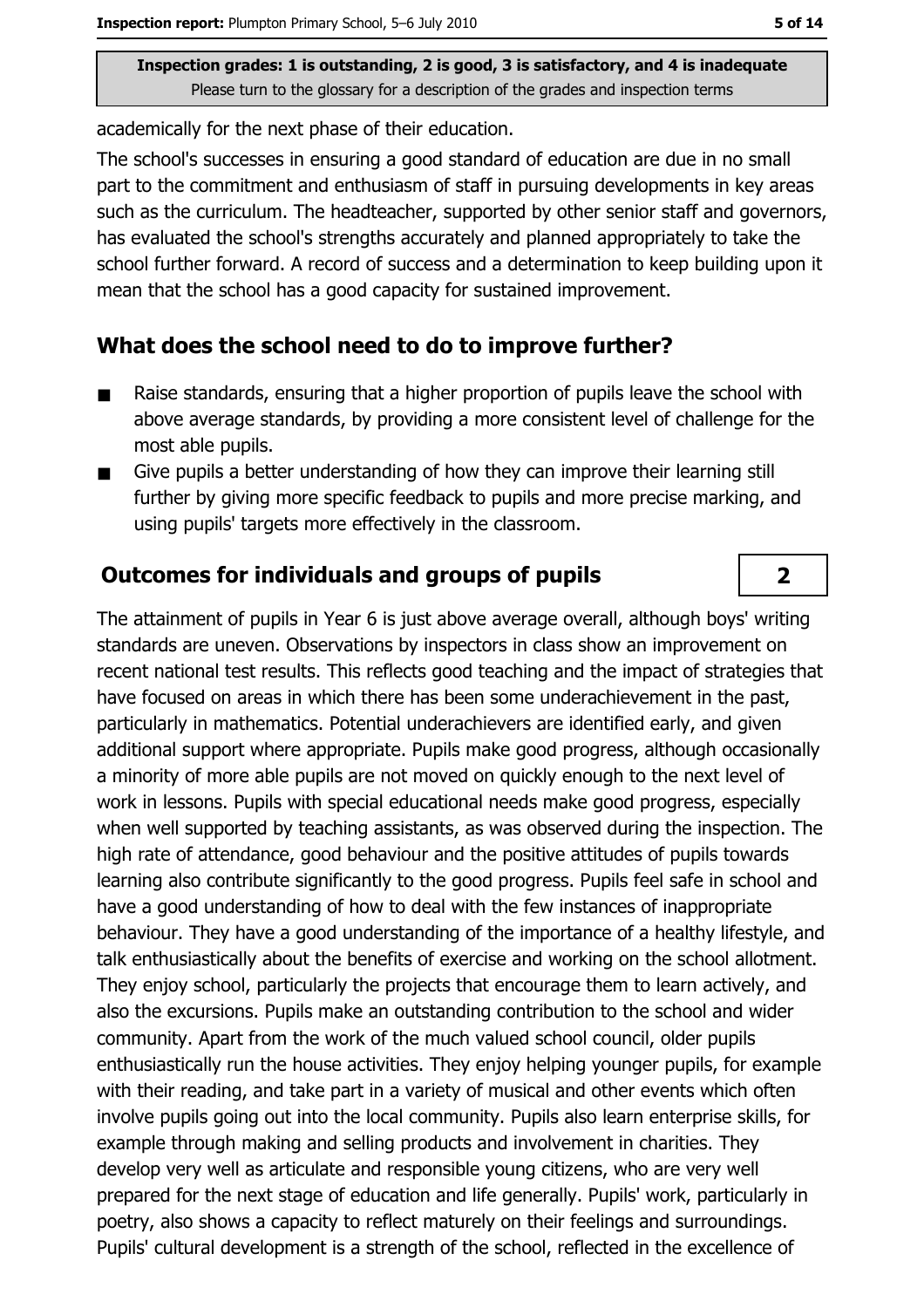music provision. In spite of the largely monocultural context of the school, pupils have a good awareness of how people may live in a variety of ways and have different belief systems in other parts of the United Kingdom and in the wider world.

These are the grades for pupils' outcomes

| Pupils' achievement and the extent to which they enjoy their learning                                                     |                         |
|---------------------------------------------------------------------------------------------------------------------------|-------------------------|
| Taking into account:<br>Pupils' attainment <sup>1</sup>                                                                   | $\mathcal{P}$           |
| The quality of pupils' learning and their progress                                                                        | 2                       |
| The quality of learning for pupils with special educational needs and/or<br>disabilities and their progress               | 2                       |
| The extent to which pupils feel safe                                                                                      | $\overline{\mathbf{2}}$ |
| <b>Pupils' behaviour</b>                                                                                                  | $\overline{\mathbf{2}}$ |
| The extent to which pupils adopt healthy lifestyles                                                                       | $\overline{\mathbf{2}}$ |
| The extent to which pupils contribute to the school and wider community                                                   |                         |
| The extent to which pupils develop workplace and other skills that will<br>contribute to their future economic well-being |                         |
| Taking into account:<br>Pupils' attendance <sup>1</sup>                                                                   | 1                       |
| The extent of pupils' spiritual, moral, social and cultural development                                                   | 2                       |

# How effective is the provision?

Teachers generally plan well for lessons, making good use of lesson objectives and a range of activities which engage pupils' interest and encourage them to learn actively. This was observed during the inspection when younger pupils, having made their mini-beasts in groups, went into the school grounds and then developed their speaking skills by learning how to present their projects to other pupils as if they were news reporters. These are the lessons which pupils describe as 'fun'. Teachers also plan well with teaching assistants, who then play an active role in supporting the teacher directly as well as helping pupils with special educational needs develop their understanding and skills. Although teachers frequently encourage pupils to learn independently or collaboratively, sometimes they keep the pupils sitting for too long together before getting to this stage. This results occasionally in more able pupils missing opportunities

The grades for attainment and attendance are: 1 is high; 2 is above average; 3 is broadly average; and 4 is low.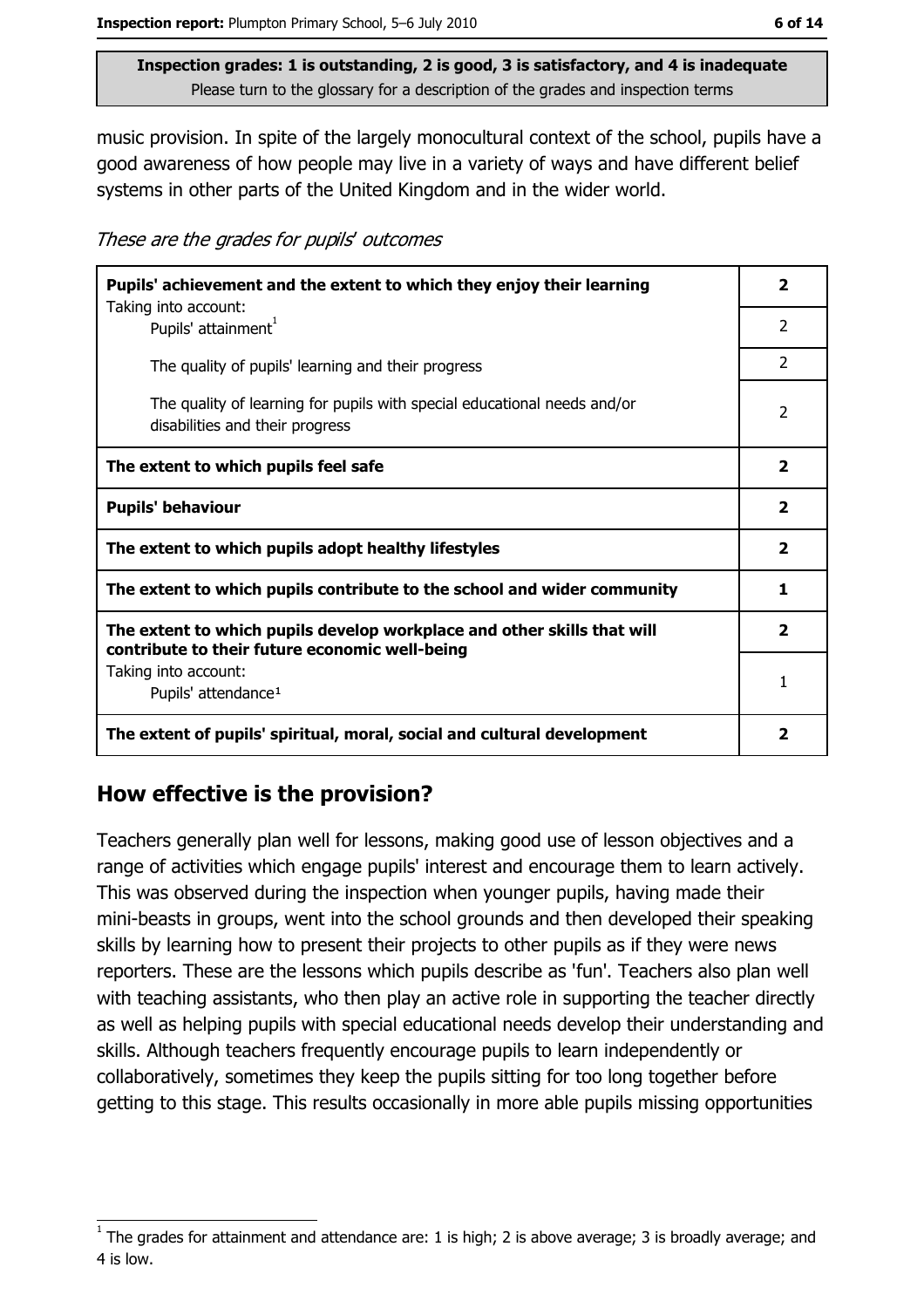to learn at a faster pace. Pupils get considerable feedback on their progress, and have individual targets, but they are not used consistently to show pupils exactly how they can proceed to the next level of work. However, the other strengths of teaching are such as to ensure good progress overall. The curriculum has been considerably modified in recent months, and pupils enjoy the range of whole-school topics such as 'Explorers' which develop a range of skills and knowledge, often combined with excursions. Three different modern foreign languages are taught in the school and there is outstanding provision for music. Good provision for vulnerable pupils means that these pupils also have equal access to all learning opportunities. The quality of care and support for all pupils is outstanding, reinforced by strong links with outside support agencies. There are well-developed procedures, as witnessed during the inspection, to ensure smooth transition for pupils to the next phase of education, and effective procedures to maintain the school's high attendance rate.

These are the grades for the quality of provision

| The quality of teaching                                                                                    |   |
|------------------------------------------------------------------------------------------------------------|---|
| Taking into account:<br>The use of assessment to support learning                                          | っ |
| The extent to which the curriculum meets pupils' needs, including, where<br>relevant, through partnerships |   |
| The effectiveness of care, guidance and support                                                            |   |

## How effective are leadership and management?

The school's leadership rigorously monitors teaching and learning. Subject coordinators are increasingly involved in this process as well as supporting their colleagues in the ongoing process of modifying the curriculum and ensuring good professional development for all staff. Governors are knowledgeable about the school, actively involved and appropriately challenging, as well as being supportive. There is no complacency, and one of the recent developments has been the development of a detailed assessment and tracking system which ensures better identification of potential underachievers and that appropriate support is put in place, often after pupil progress meetings. All staff are held accountable for progress and all are committed to working for further improvement, as part of a team effort. The school has a strong partnership with other local schools, taking part in joint activities and making use of expertise from the local secondary school and outside bodies such as Brighton Football Club, to enhance the curriculum. The school works hard to engage parents and carers through newsletters and invitations to participate in events such as the assemblies to celebrate pupils' achievements. The school has a strong commitment to equal opportunities, as seen in the excellent provision for a blind pupil as well as for vulnerable pupils, and all pupils are encouraged and helped to join in the many activities provided. It is also a happy school with no discrimination. Safeguarding procedures are robust, and enhanced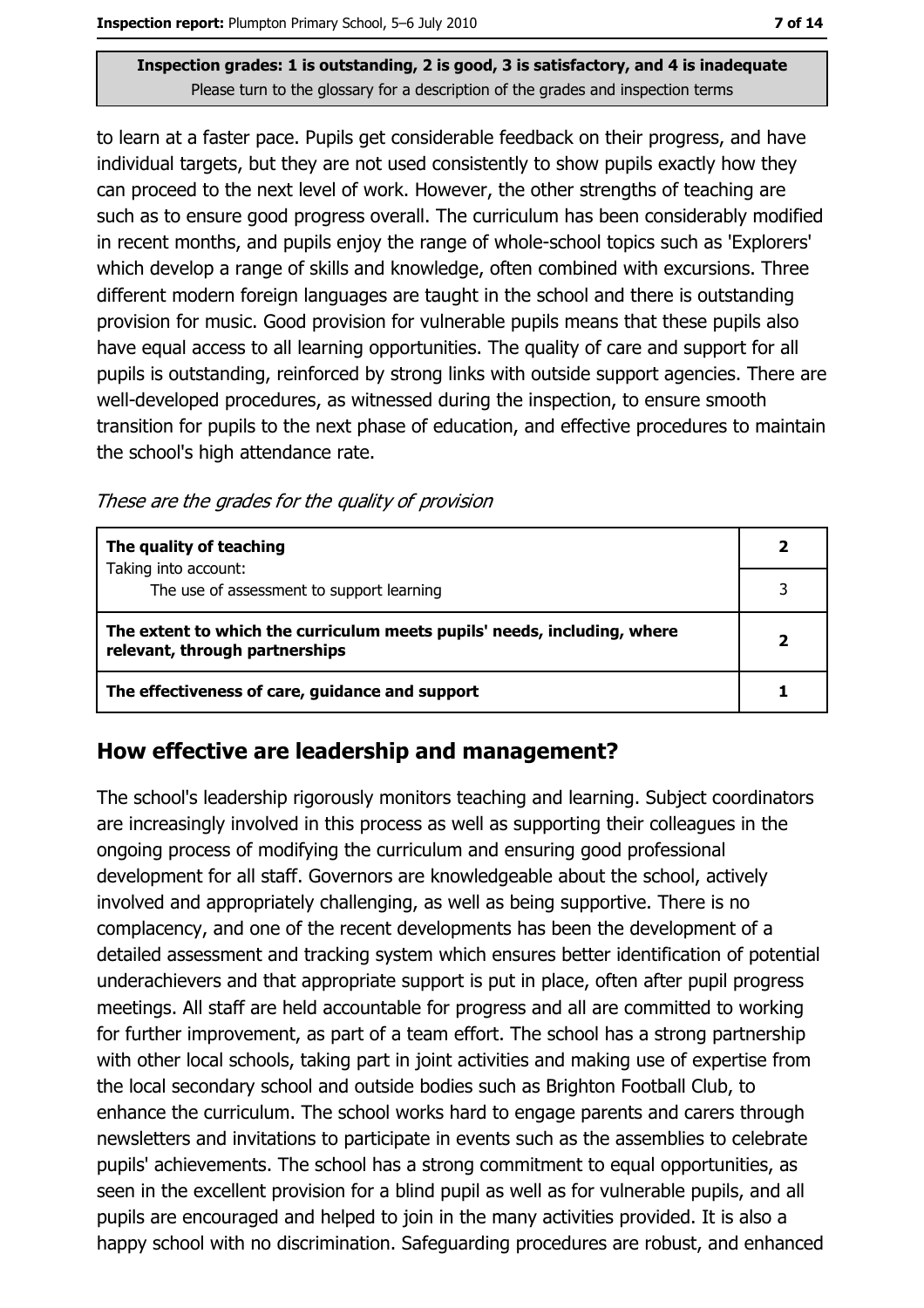Inspection report: Plumpton Primary School, 5-6 July 2010

Inspection grades: 1 is outstanding, 2 is good, 3 is satisfactory, and 4 is inadequate Please turn to the glossary for a description of the grades and inspection terms

by a range of activities such as visits by community police officers, while a well-developed programme for personal and social education teaches pupils how to be safe. The school makes a good contribution to community cohesion. There are very strong links with the local community, with pupils working with local groups on activities as diverse as morris dancing and local history. The school also works successfully to develop pupils' understanding of the wider world, through bringing in representatives of different faiths such as Judaism and Islam to talk to pupils. Links have been created with other schools, including one in Australia.

| These are the grades for leadership and management |  |
|----------------------------------------------------|--|
|----------------------------------------------------|--|

| The effectiveness of leadership and management in embedding ambition and<br>driving improvement                                                                     | 2                       |
|---------------------------------------------------------------------------------------------------------------------------------------------------------------------|-------------------------|
| Taking into account:<br>The leadership and management of teaching and learning                                                                                      | 2                       |
| The effectiveness of the governing body in challenging and supporting the<br>school so that weaknesses are tackled decisively and statutory responsibilities<br>met | $\overline{\mathbf{2}}$ |
| The effectiveness of the school's engagement with parents and carers                                                                                                | 2                       |
| The effectiveness of partnerships in promoting learning and well-being                                                                                              | $\overline{\mathbf{2}}$ |
| The effectiveness with which the school promotes equality of opportunity and<br>tackles discrimination                                                              | $\overline{\mathbf{2}}$ |
| The effectiveness of safeguarding procedures                                                                                                                        | $\mathbf{2}$            |
| The effectiveness with which the school promotes community cohesion                                                                                                 | 2                       |
| The effectiveness with which the school deploys resources to achieve<br>value for money                                                                             | 2                       |

# **Early Years Foundation Stage**

In all areas except writing, children rapidly acquire knowledge and skills after they join the Early Years Foundation Stage. They become eager and confident learners, keen to engage in conversation, engaging well with adults and learning to cooperate constructively with each other. During the inspection, children were observed in making choices about how to develop their own learning after enjoying the 'hungry caterpillar' song. They were also observed developing good computer skills as they busily practised changing font sizes and colours. Children are regularly assessed and their progress monitored. The leadership has organised the curriculum well and adults plan activities jointly. As a result, there is a good range of activities both indoors and outdoors, although opportunities are sometimes missed to develop boys' writing skills, the weakest aspect of their progress, in a wider range of contexts. Children learn to exercise regularly and quickly develop a consciousness of why they should practice good hygiene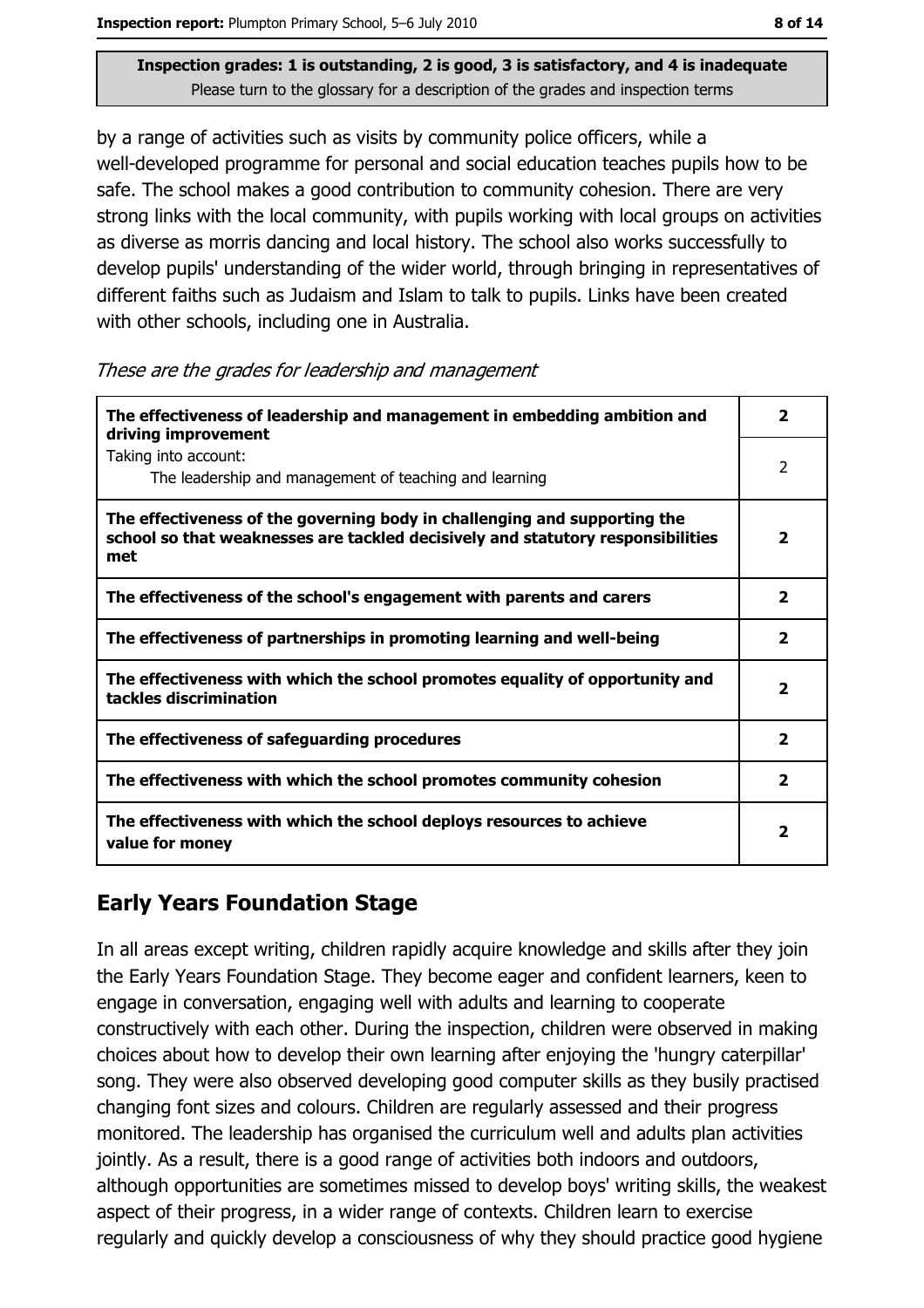Inspection report: Plumpton Primary School, 5-6 July 2010

Inspection grades: 1 is outstanding, 2 is good, 3 is satisfactory, and 4 is inadequate Please turn to the glossary for a description of the grades and inspection terms

and be kept healthy. Staff benefit from good professional development within the local school cluster. They manage behaviour and resources well and children feel very secure. Parents and carers welcome this and the fact that they are welcomed into school, and help with their children's learning. They are very appreciative of the good provision. There are good links with local pre-schools, while at the end of the school year children transfer confidently into Year 1. Staff are also working hard to further develop the outdoor area so that it will offer even more opportunities for a wide range of activities.

These are the grades for the Early Years Foundation Stage

| <b>Overall effectiveness of the Early Years Foundation Stage</b><br>Taking into account:     |               |
|----------------------------------------------------------------------------------------------|---------------|
| Outcomes for children in the Early Years Foundation Stage                                    |               |
| The quality of provision in the Early Years Foundation Stage                                 |               |
| The effectiveness of leadership and management of the Early Years<br><b>Foundation Stage</b> | $\mathcal{P}$ |

## **Views of parents and carers**

Most parents and carers feel that their children enjoy school. They believe that the school provides a safe and welcoming environment and feel well informed about how their children are doing. A small minority of parents and carers have concerns in several areas, to do with the amount of progress their children make in school, the quality of teaching, the degree to which they are enabled to support their children's learning, the effectiveness with which the school prepares their children for the next stage of education and the degree to which the school takes account of their views. A larger minority have concerns about the quality of leadership in the school. Inspectors acknowledge the concerns, but judge that most pupils make good progress in school and are taught well. They also judge that the school makes considerable efforts to keep parents and carers informed about what goes on in school and encourages them to take a strong interest in their children's learning. Inspectors agree with the views of the vast majority of parents and carers that the quality of care is high. Inspectors judge that the quality of leadership and management at all levels is good, and that when the leadership has dealt with major challenges such as a falling school roll and its impact on class organisation, and raising standards in some key areas like mathematics, it has done so in ways that have the best interests of pupils at heart.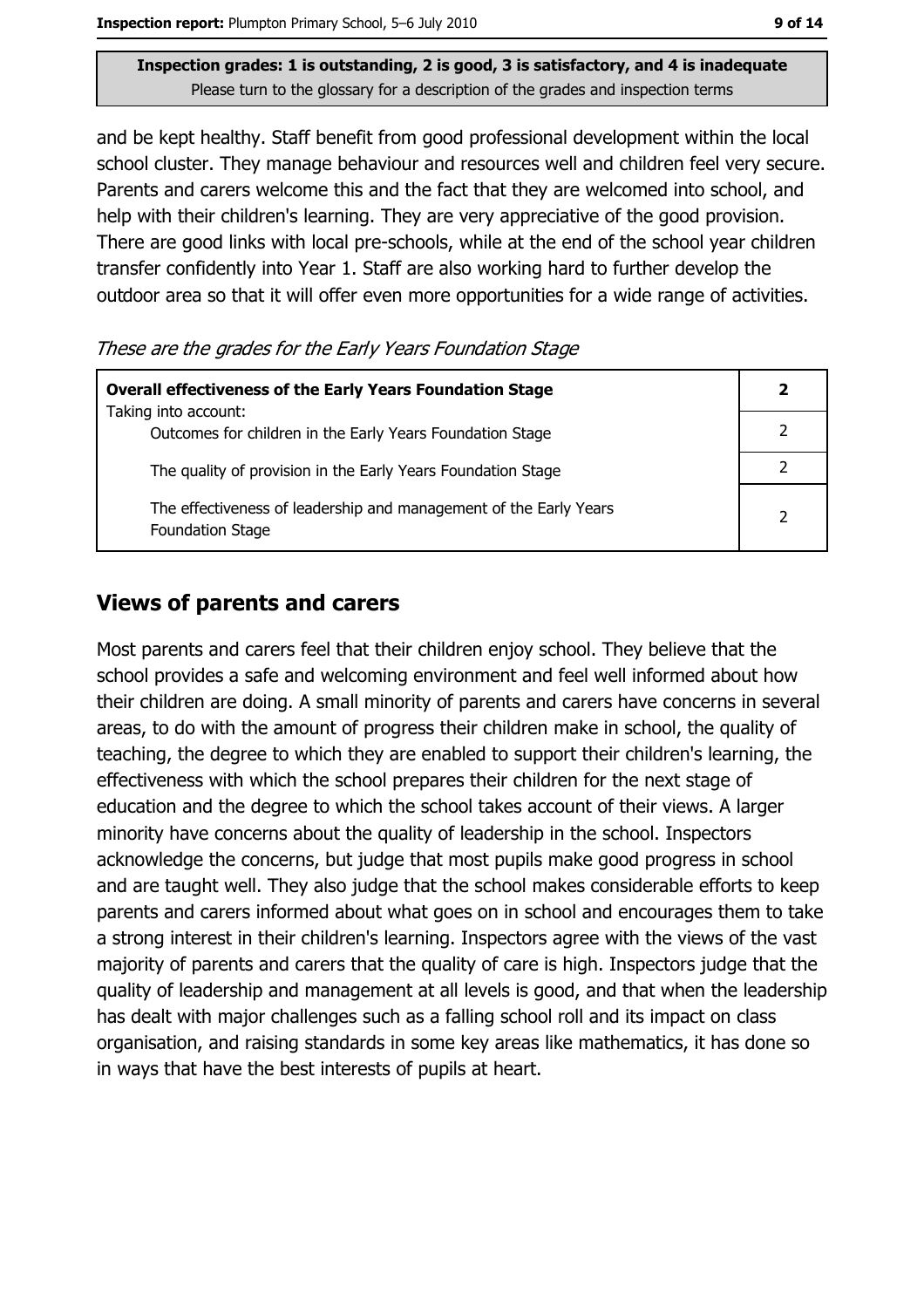#### Responses from parents and carers to Ofsted's questionnaire

Ofsted invited all the registered parents and carers of pupils registered at Plumpton Primary School to complete a questionnaire about their views of the school.

In the questionnaire, parents and carers were asked to record how strongly they agreed with 13 statements about the school.

The inspection team received 58 completed questionnaires by the end of the on-site inspection. In total, there are 131 pupils registered at the school.

| <b>Statements</b>                                                                                                                                                                                                                                       | <b>Strongly</b><br><b>Agree</b> |               | <b>Agree</b> |               | <b>Disagree</b> |                |                | <b>Strongly</b><br>disagree |
|---------------------------------------------------------------------------------------------------------------------------------------------------------------------------------------------------------------------------------------------------------|---------------------------------|---------------|--------------|---------------|-----------------|----------------|----------------|-----------------------------|
|                                                                                                                                                                                                                                                         | <b>Total</b>                    | $\frac{0}{0}$ | <b>Total</b> | $\frac{0}{0}$ | <b>Total</b>    | $\frac{0}{0}$  | <b>Total</b>   | $\frac{0}{0}$               |
| My child enjoys school                                                                                                                                                                                                                                  | 24                              | 41            | 32           | 55            | $\overline{2}$  | 3              | $\mathbf{0}$   | 0                           |
| The school keeps my child<br>safe                                                                                                                                                                                                                       | 25                              | 43            | 32           | 55            | $\mathbf 0$     | 0              | 0              | $\mathbf 0$                 |
| The school informs me<br>about my child's progress                                                                                                                                                                                                      | 16                              | 27            | 34           | 59            | 8               | 14             | 0              | 0                           |
| My child is making enough<br>progress at this school                                                                                                                                                                                                    | 17                              | 29            | 23           | 40            | 13              | 22             | 4              | 7                           |
| The teaching is good at this<br>school                                                                                                                                                                                                                  | 15                              | 26            | 24           | 41            | 14              | 24             | 0              | 0                           |
| The school helps me to<br>support my child's learning                                                                                                                                                                                                   | 14                              | 24            | 26           | 45            | 14              | 24             | 1              | $\overline{2}$              |
| The school helps my child to<br>have a healthy lifestyle                                                                                                                                                                                                | 19                              | 33            | 36           | 62            | $\mathbf{1}$    | $\overline{2}$ | 0              | $\mathbf 0$                 |
| The school makes sure that<br>my child is well prepared for<br>the future (for example<br>changing year group,<br>changing school, and for<br>children who are finishing<br>school, entering further or<br>higher education, or<br>entering employment) | 14                              | 24            | 28           | 48            | 8               | 14             | 5              | 9                           |
| The school meets my child's<br>particular needs                                                                                                                                                                                                         | 15                              | 26            | 24           | 41            | 14              | 24             | 3              | 5                           |
| The school deals effectively<br>with unacceptable behaviour                                                                                                                                                                                             | 8                               | 14            | 37           | 64            | 10              | 17             | 0              | 0                           |
| The school takes account of<br>my suggestions and<br>concerns                                                                                                                                                                                           | 11                              | 19            | 26           | 45            | 15              | 26             | $\overline{2}$ | 3                           |
| The school is led and<br>managed effectively                                                                                                                                                                                                            | 10                              | 17            | 22           | 38            | 15              | 26             | 8              | 14                          |
| Overall, I am happy with my<br>child's experience at this<br>school                                                                                                                                                                                     | 15                              | 26            | 27           | 47            | 11              | 19             | 3              | 5                           |

The table above summarises the responses that parents and carers made to each statement. The percentages indicate the proportion of parents and carers giving that response out of the total number of completed questionnaires. Where one or more parents and carers chose not to answer a particular question, the percentages will not add up to 100%.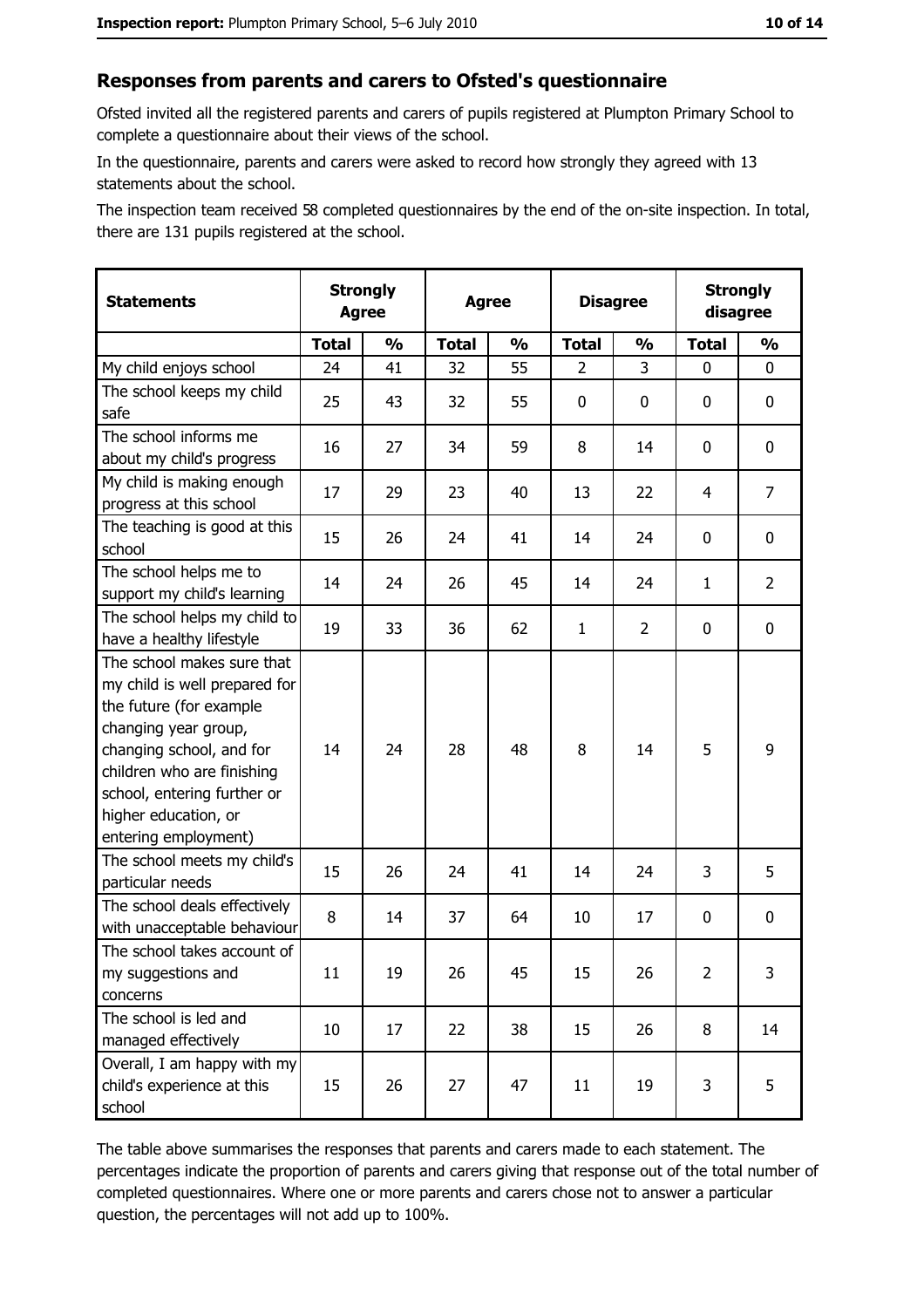# **Glossary**

| Grade   | <b>Judgement</b> | <b>Description</b>                                                                                                                                                                                                               |
|---------|------------------|----------------------------------------------------------------------------------------------------------------------------------------------------------------------------------------------------------------------------------|
| Grade 1 | Outstanding      | These features are highly effective. An oustanding<br>school provides exceptionally well for its pupils' needs.                                                                                                                  |
| Grade 2 | Good             | These are very positive features of a school. A school<br>that is good is serving its pupils well.                                                                                                                               |
| Grade 3 | Satisfactory     | These features are of reasonable quality. A satisfactory<br>school is providing adequately for its pupils.                                                                                                                       |
| Grade 4 | Inadequate       | These features are not of an acceptable standard. An<br>inadequate school needs to make significant<br>improvement in order to meet the needs of its pupils.<br>Ofsted inspectors will make further visits until it<br>improves. |

# What inspection judgements mean

## **Overall effectiveness of schools**

|                       | Overall effectiveness judgement (percentage of<br>schools) |      |                     |                   |  |
|-----------------------|------------------------------------------------------------|------|---------------------|-------------------|--|
| <b>Type of school</b> | <b>Outstanding</b>                                         | Good | <b>Satisfactory</b> | <b>Inadequate</b> |  |
| Nursery schools       | 51                                                         | 45   | 0                   | 4                 |  |
| Primary schools       | 6                                                          | 41   | 42                  | 10                |  |
| Secondary schools     | 8                                                          | 34   | 44                  | 14                |  |
| Sixth forms           | 10                                                         | 37   | 50                  | 3                 |  |
| Special schools       | 32                                                         | 38   | 25                  | 5                 |  |
| Pupil referral units  | 12                                                         | 43   | 31                  | 14                |  |
| All schools           | 9                                                          | 40   | 40                  | 10                |  |

New school inspection arrangements were introduced on 1 September 2009. This means that inspectors now make some additional judgements that were not made previously.

The data in the table above is for the period 1 September to 31 December 2009 and is the most recently published data available (see www.ofsted.gov.uk). Please note that the sample of schools inspected during the autumn term 2009 was not representative of all schools nationally, as weaker schools are inspected more frequently than good or outstanding schools.

Percentages are rounded and do not always add exactly to 100. Secondary school figures include those that have sixth forms, and sixth form figures include only the data specifically for sixth form inspection judgements.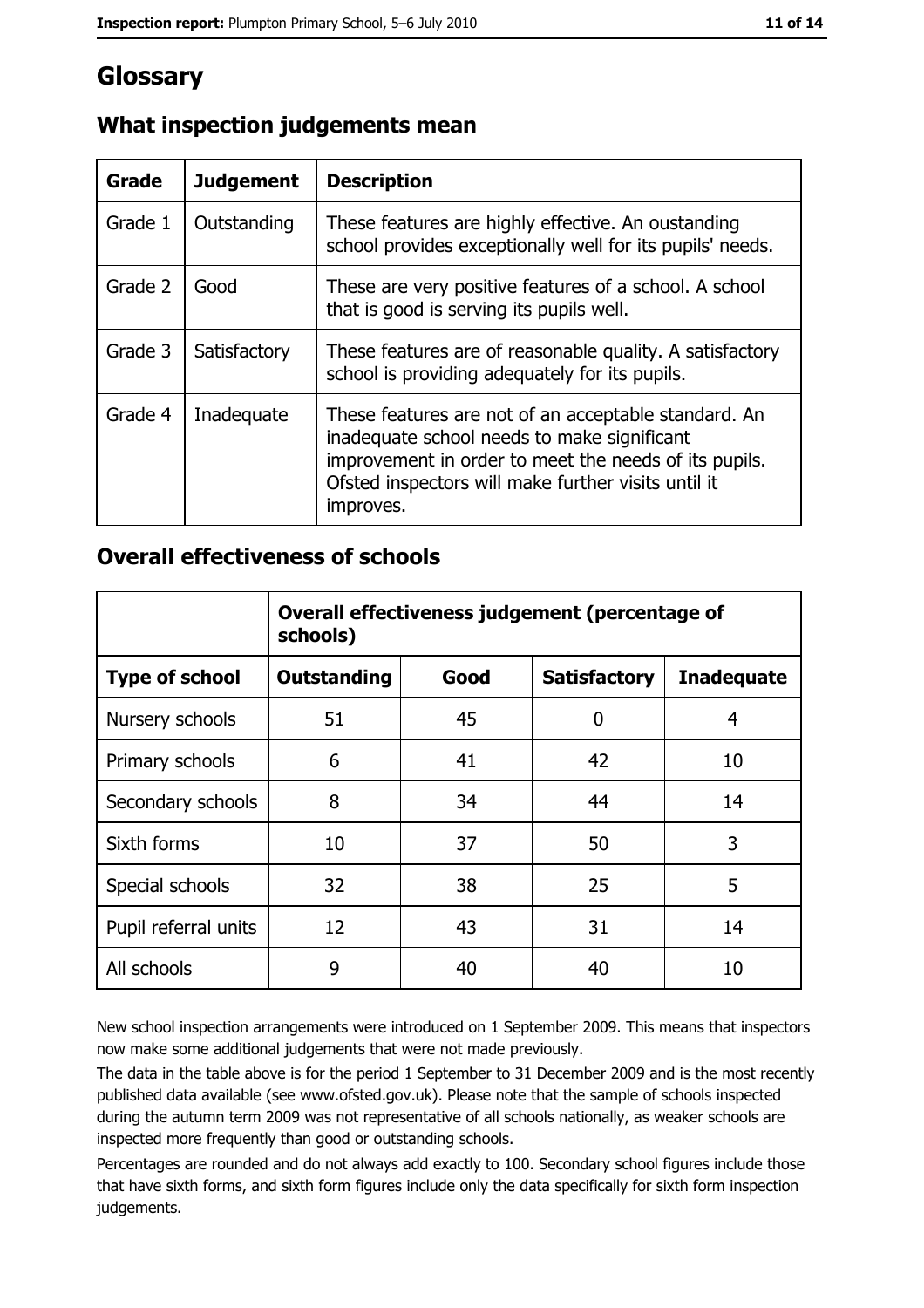# **Common terminology used by inspectors**

| Achievement:                  | the progress and success of a pupil in<br>their learning, development or training.                                                                                                                                                                                                                           |
|-------------------------------|--------------------------------------------------------------------------------------------------------------------------------------------------------------------------------------------------------------------------------------------------------------------------------------------------------------|
| Attainment:                   | the standard of the pupils' work shown by<br>test and examination results and in<br>lessons.                                                                                                                                                                                                                 |
| Capacity to improve:          | the proven ability of the school to<br>continue improving. Inspectors base this<br>judgement on what the school has<br>accomplished so far and on the quality of<br>its systems to maintain improvement.                                                                                                     |
| Leadership and management:    | the contribution of all the staff with<br>responsibilities, not just the headteacher,<br>to identifying priorities, directing and<br>motivating staff and running the school.                                                                                                                                |
| Learning:                     | how well pupils acquire knowledge,<br>develop their understanding, learn and<br>practise skills and are developing their<br>competence as learners.                                                                                                                                                          |
| <b>Overall effectiveness:</b> | inspectors form a judgement on a school's<br>overall effectiveness based on the findings<br>from their inspection of the school. The<br>following judgements, in particular,<br>influence what the overall effectiveness<br>judgement will be.                                                               |
|                               | The school's capacity for sustained<br>improvement.<br>Outcomes for individuals and groups<br>of pupils.<br>The quality of teaching.<br>The extent to which the curriculum<br>meets pupil's needs, including where<br>relevant, through partnerships.<br>The effectiveness of care, guidance<br>and support. |
| Progress:                     | the rate at which pupils are learning in<br>lessons and over longer periods of time. It<br>is often measured by comparing the<br>pupils' attainment at the end of a key<br>stage with their attainment when they<br>started.                                                                                 |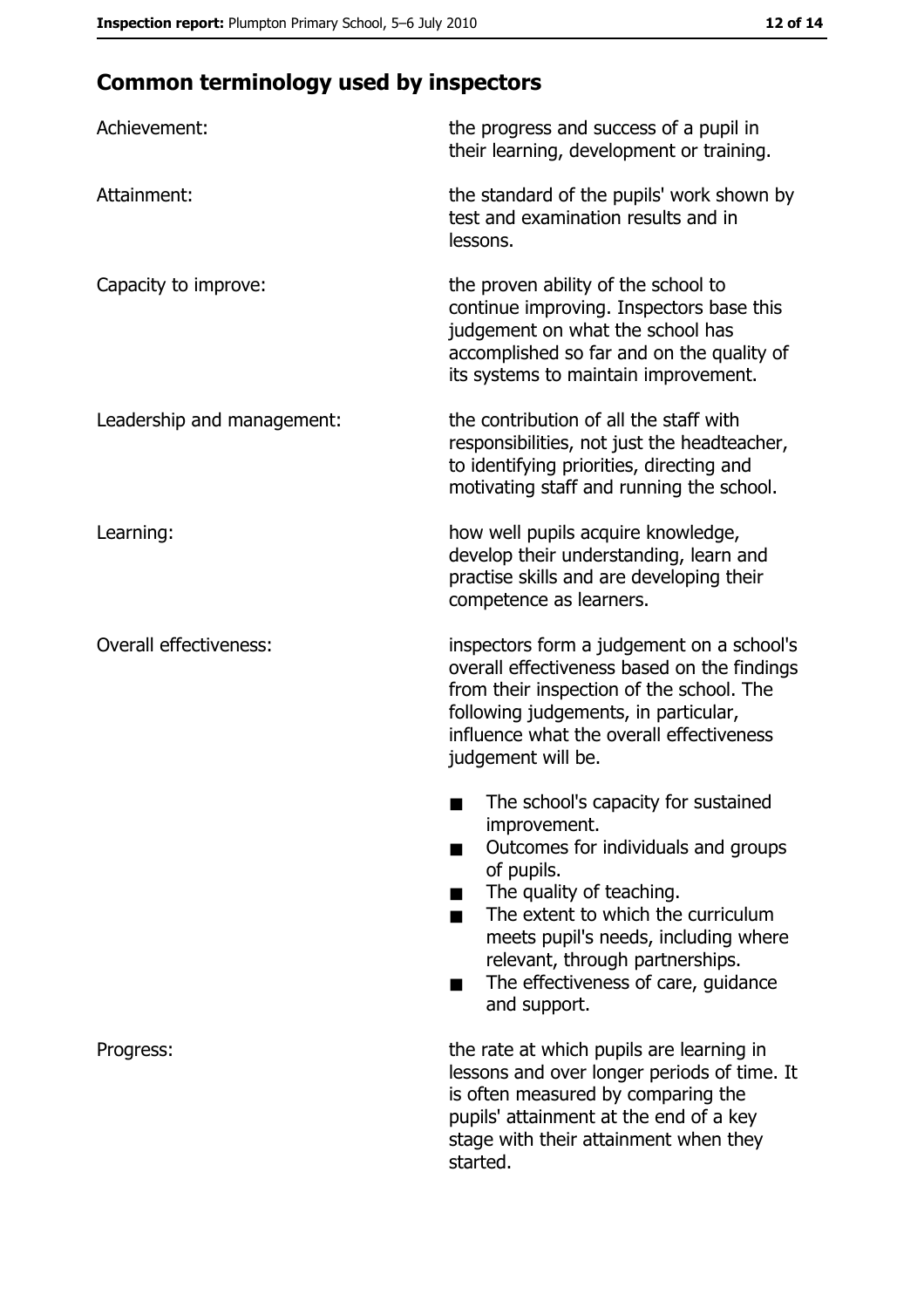This letter is provided for the school, parents and carers to share with their children. It describes Ofsted's main findings from the inspection of their school.



7 July 2010

Dear Pupils

Inspection of Plumpton Primary School, Lewes BN7 3EB

We were very grateful for your polite and friendly welcome when we visited your school this week. We enjoyed seeing you in lessons and around the school, and talking to you. You told us lots of interesting things about how much you liked the school, particularly the teachers, the 'fun' activities and especially the range of clubs and visits outside school.

Plumpton Primary School gives you a good standard of education. The headteacher leads the school well. Your teachers teach you well, and most of you make good progress in your work and get good results. You have improved in things which some of you found difficult, such as mathematics. Just occasionally some of you, especially the cleverest, find the work too easy. You are very good at some subjects, especially music. We know that the way the school looks after you is outstanding, and that you feel safe. It is a very friendly school, and you enjoy helping each other, especially those younger than yourselves. You work hard and you attend school more regularly than pupils in many other schools  $\Box$  so well done! We know that some of you would like more information on exactly how well you are doing and how you can improve your work still further.

In order that your good school can help you do even better, we have given it two things to do:

- Make sure that you always get work which is hard enough, so that those of you who sometimes find it easy can do even better by the time you leave Year 6.
- Give you more information in your books, and use your targets more, so that you know exactly how well you are doing in your work and how you can improve it.

You can help your teachers help you to do your best by continuing to work hard. Best wishes for the future.

Yours sincerely John Laver Lead inspector